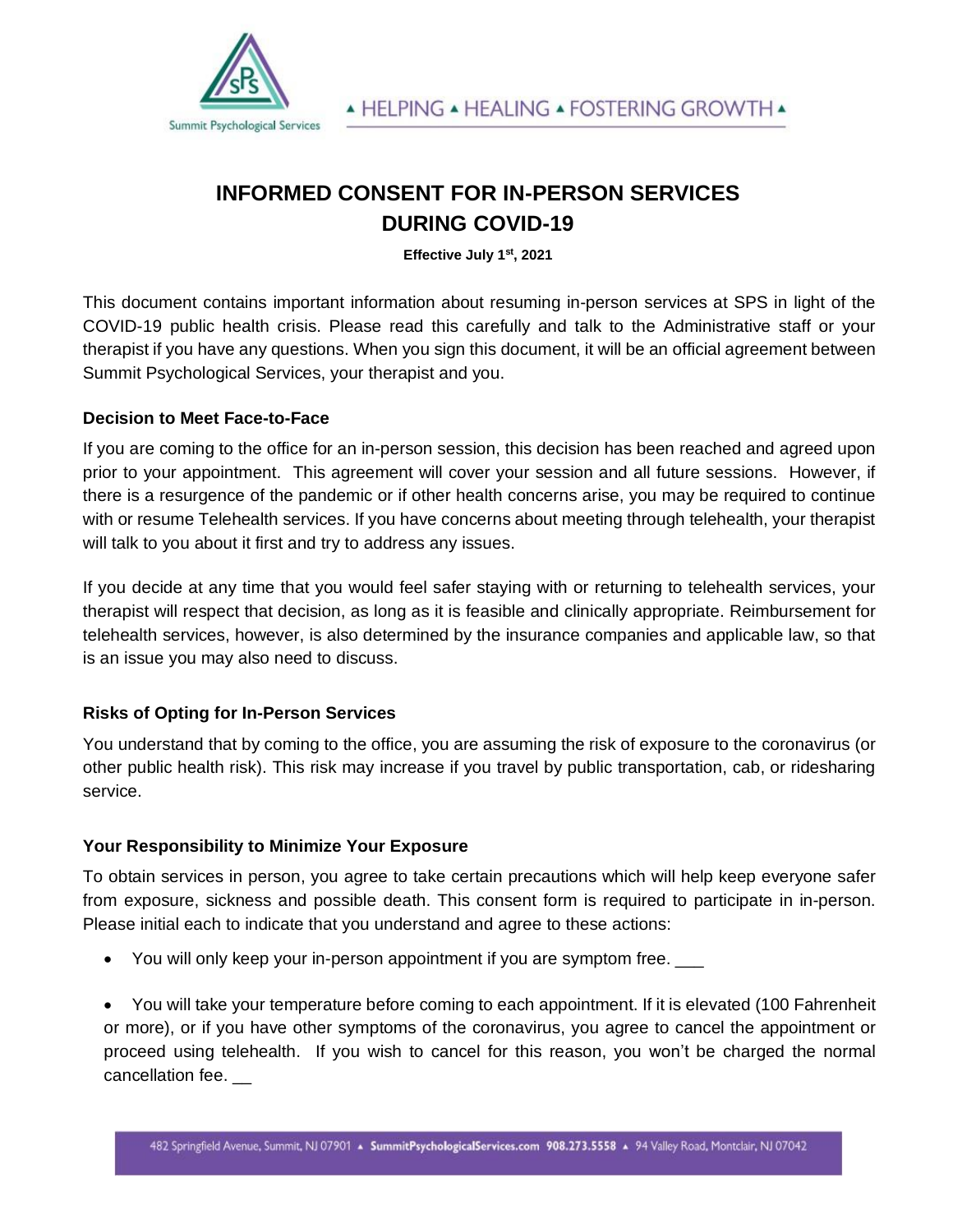

• You will wait in your car or outside [or in a designated safer waiting area] until 5 minutes before your appointment time.

• You will wash your hands or use alcohol-based hand sanitizer when you enter the building.

• You will adhere to the safe distancing precautions we have set up in the waiting room and testing/therapy room. For example, you won't move chairs or sit where we have signs asking you not to sit.  $\_\_$ 

• You will wear a mask in all common areas and the waiting room. \_\_\_

# • *You will be able to remove your mask if you are Vaccinated in the private offices only and after you have discussed this policy with your therapist. \_\_\_*

- You will keep a distance of 6 feet and there will be no physical contact (e.g. no shaking hands). \_\_\_
- You will try not to touch your face or eyes with your hands. If you do, you will immediately wash or sanitize your hands.

• If you are bringing your child, you will make sure that your child follows all of these sanitation and distancing protocols.

- You will take steps between appointments to minimize your exposure to COVID.
- If you have a job that exposes you to other people who are infected, you will immediately let your therapist and the Administrative staff know. \_\_\_
- If your commute or other responsibilities or activities put you in close contact with others (beyond your family), you will let your therapist and the Administrative staff know. \_\_\_
- If a resident of your home tests positive for the infection, you will immediately let your therapist and the Administrative staff know and then [begin] resume treatment via Telehealth.

SPS may change the above precautions if additional local, state or federal orders or guidelines are published. If that happens, you will be informed about any necessary changes. Updates about our policies and procedures are kept current on our website: www.SummitPsychologicalServices.com